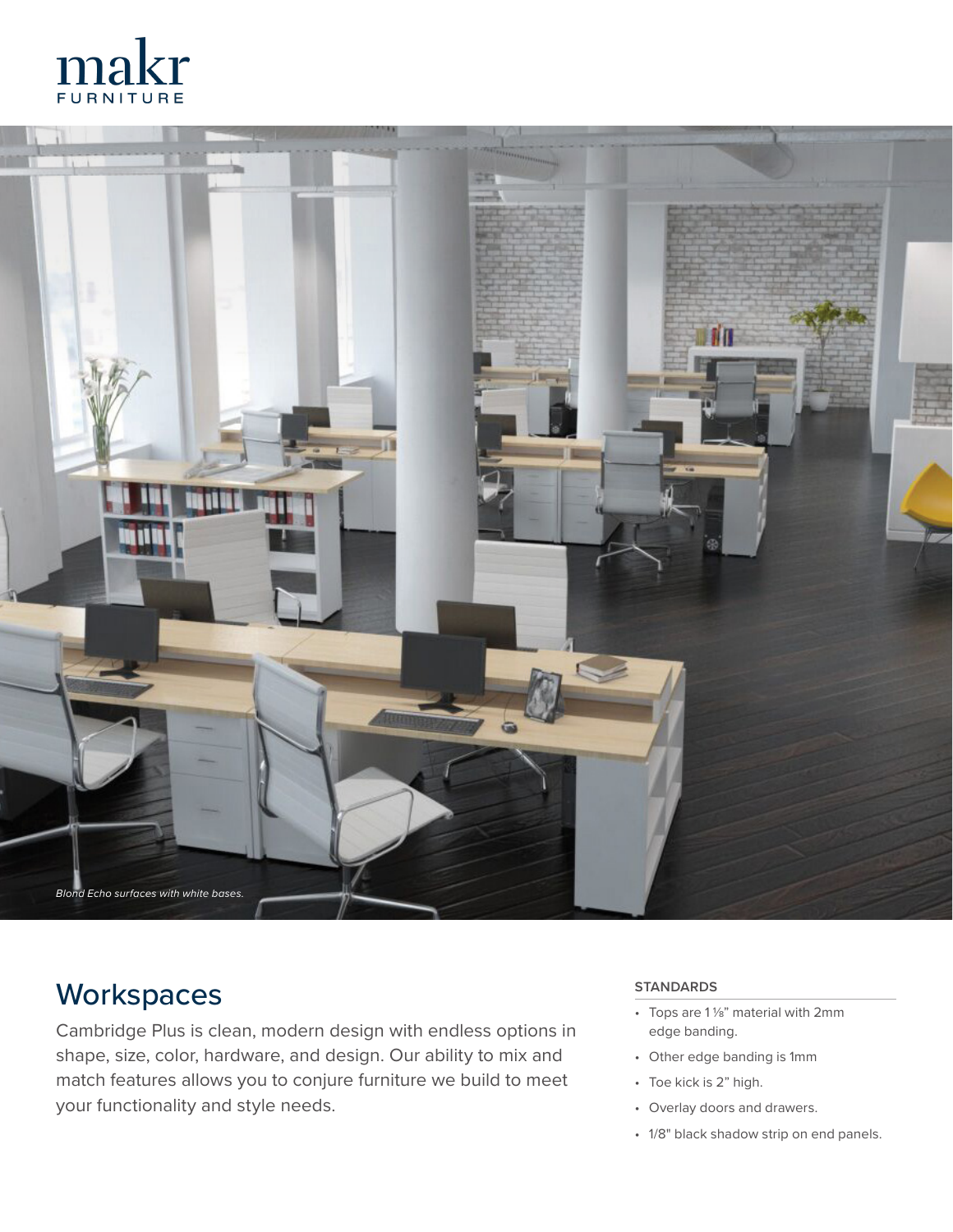#### Desk Shell

| <b>Model Number</b> | Depth | Width | Height | List   | <b>Notes</b>                         |
|---------------------|-------|-------|--------|--------|--------------------------------------|
| CP-DS2430           | 24    | 30    | 29     | \$645  | • Modesty is 19.5". For full modesty |
| CP-DS2436           | 24    | 36    | 29     | \$675  | add \$128                            |
| <b>CP-DS2448</b>    | 24    | 48    | 29     | \$755  | • Custom sizes available             |
| CP-DS2460           | 24    | 60    | 29     | \$830  |                                      |
| CP-DS2466           | 24    | 66    | 29     | \$875  |                                      |
| CP-DS2472           | 24    | 72    | 29     | \$920  |                                      |
| CP-DS3036           | 30    | 36    | 29     | \$710  |                                      |
| CP-DS3048           | 30    | 48    | 29     | \$790  |                                      |
| CP-DS3060           | 30    | 60    | 29     | \$940  |                                      |
| CP-DS3066           | 30    | 66    | 29     | \$985  |                                      |
| CP-DS3072           | 30    | 72    | 29     | \$1040 |                                      |
| CP-DS3666           | 36    | 66    | 29     | \$1080 |                                      |
| CP-DS3672           | 36    | 72    | 29     | \$1165 |                                      |
|                     |       |       |        |        |                                      |

### 3/4 Pedestal Desk Shell

| <b>Model Number</b> | Depth | Width | Height | List   | <b>Notes</b>                         |
|---------------------|-------|-------|--------|--------|--------------------------------------|
| CP-DSBF2448         | 24    | 48    | 29     | \$1015 | • Modesty is 19.5". For full modesty |
| CP-DSBF2460         | 24    | 60    | 29     | \$1075 | add \$128                            |
| CP-DSBF2466         | 24    | 66    | 29     | \$1115 | *Double pedestal add \$453           |
| CP-DSBF2472         | 24    | 72    | 29     | \$1145 | • Specify right or left for          |
| CP-DSBF3048         | 30    | 48    | 29     | \$1080 | single pedestal                      |
| CP-DSBF3060         | 30    | 60    | 29     | \$1100 | • Locks add \$88 per lock            |
| CP-DSBF3066         | 30    | 66    | 29     | \$1115 | •Designer pulls add \$27 per pull    |
| CP-DSBF3072         | 30    | 72    | 29     | \$1165 | • Custom sizes available             |
| CP-DSBF3666         | 36    | 66    | 29     | \$1230 |                                      |
| CP-DSBF3672         | 36    | 72    | 29     | \$1240 |                                      |

## Full Pedestal Desk Shell





*shown with additional pedestal*





*shown with additional pedestal*

| Grommet               | add \$40  |
|-----------------------|-----------|
| Plastic pencil drawer | add \$114 |

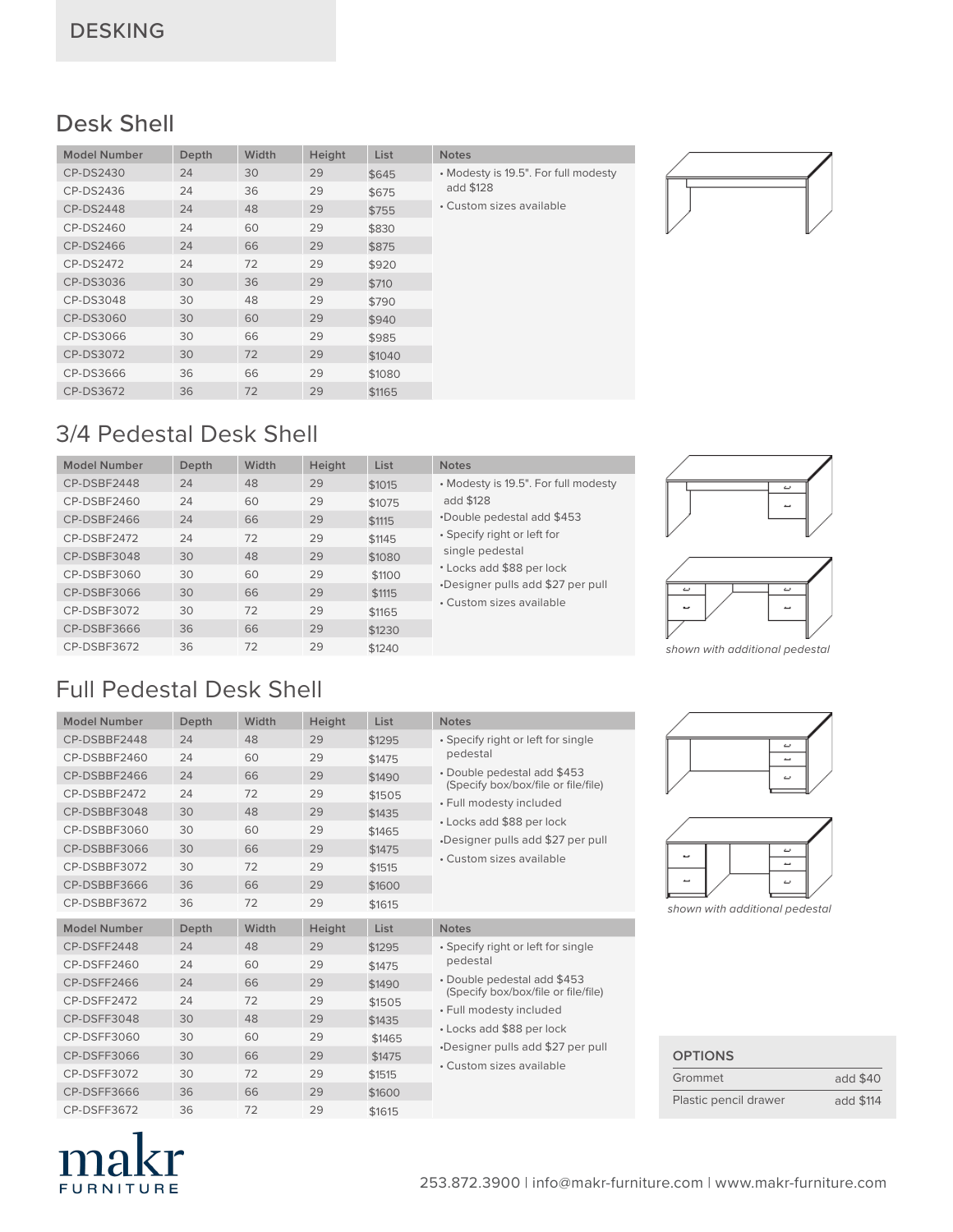#### Return Shell

| <b>Model Number</b> | Depth | Width | Height | List  | <b>Notes</b>                   |
|---------------------|-------|-------|--------|-------|--------------------------------|
| CP-RS2430           | 24    | 30    | 29     | \$625 | • Specify right or left return |
| CP-RS2436           | 24    | 36    | 29     | \$650 | . Modesty is 19.5" For full    |
| CP-RS2442           | 24    | 42    | 29     | \$690 | modesty add \$128              |
| CP-RS2448           | 24    | 48    | 29     | \$745 | • Custom sizes available       |
| CP-RS2460           | 24    | 60    | 29     | \$820 |                                |
| CP-RS2466           | 24    | 66    | 29     | \$860 |                                |
| CP-RS2472           | 24    | 72    | 29     | \$875 |                                |
| CP-RS3036           | 30    | 36    | 29     | \$690 |                                |



#### 3/4 Pedestal Return Shell

| <b>Model Number</b> | <b>Depth</b> | Width | Height | List   | <b>Notes</b>                       |
|---------------------|--------------|-------|--------|--------|------------------------------------|
| CP-RSBF2436         | 24           | 36    | 29     | \$865  | • Specify right or left return     |
| CP-RSBF2442         | 24           | 42    | 29     | \$885  | . Modesty is 19.5" For full        |
| CP-RSBF2448         | 24           | 48    | 29     | \$925  | modesty add \$128                  |
| CP-RSBF2460         | 24           | 60    | 29     | \$995  | • Locks add \$88 per lock          |
| CP-RSBF2466         | 24           | 66    | 29     | \$1070 | • Designer pulls add \$27 per pull |
| CP-RSBF2472         | 24           | 72    | 29     | \$1100 | • Custom sizes available           |

#### Full Pedestal Return Shell

| <b>Model Number</b> | Depth | Width | <b>Height</b> | List        | <b>Notes</b>                                                   |
|---------------------|-------|-------|---------------|-------------|----------------------------------------------------------------|
| CP-RSBBF2436        | 24    | 36    | 29            | \$1260      | • Specify right or left for                                    |
| CP-RSBBF2442        | 24    | 42    | 29            | \$1270      | single pedestal                                                |
| CP-RSBBF2448        | 24    | 48    | 29            | \$1295      | • Modesty is 19.5" For full                                    |
| CP-RSBBF2460        | 24    | 60    | 29            | \$1345      | modesty add \$128                                              |
| CP-RSBBF2466        | 24    | 66    | 29            | \$1375      | • Locks add \$88 per lock                                      |
| CP-RSBBF2472        | 24    | 72    | 29            | \$1465      | •Designer pulls add \$27 per pull<br>• Custom sizes available  |
|                     |       |       |               |             |                                                                |
|                     |       |       |               |             |                                                                |
| <b>Model Number</b> | Depth | Width | <b>Height</b> | <b>List</b> | <b>Notes</b>                                                   |
| CP-RSFF2436         | 24    | 36    | 29            | \$1260      | • Specify right or left for                                    |
| CP-RSFF2442         | 24    | 42    | 29            | \$1270      | single pedestal                                                |
| CP-RSFF2448         | 24    | 48    | 29            | \$1295      | • Modesty is 19.5" For full                                    |
| CP-RSFF2460         | 24    | 60    | 29            | \$1345      | modesty add \$128                                              |
| CP-RSFF2466         | 24    | 66    | 29            | \$1375      | • Locks add \$88 per lock<br>•Designer pulls add \$27 per pull |



| <b>OPTIONS</b>        |           |
|-----------------------|-----------|
| Grommet               | add \$40  |
| Plastic pencil drawer | add \$114 |

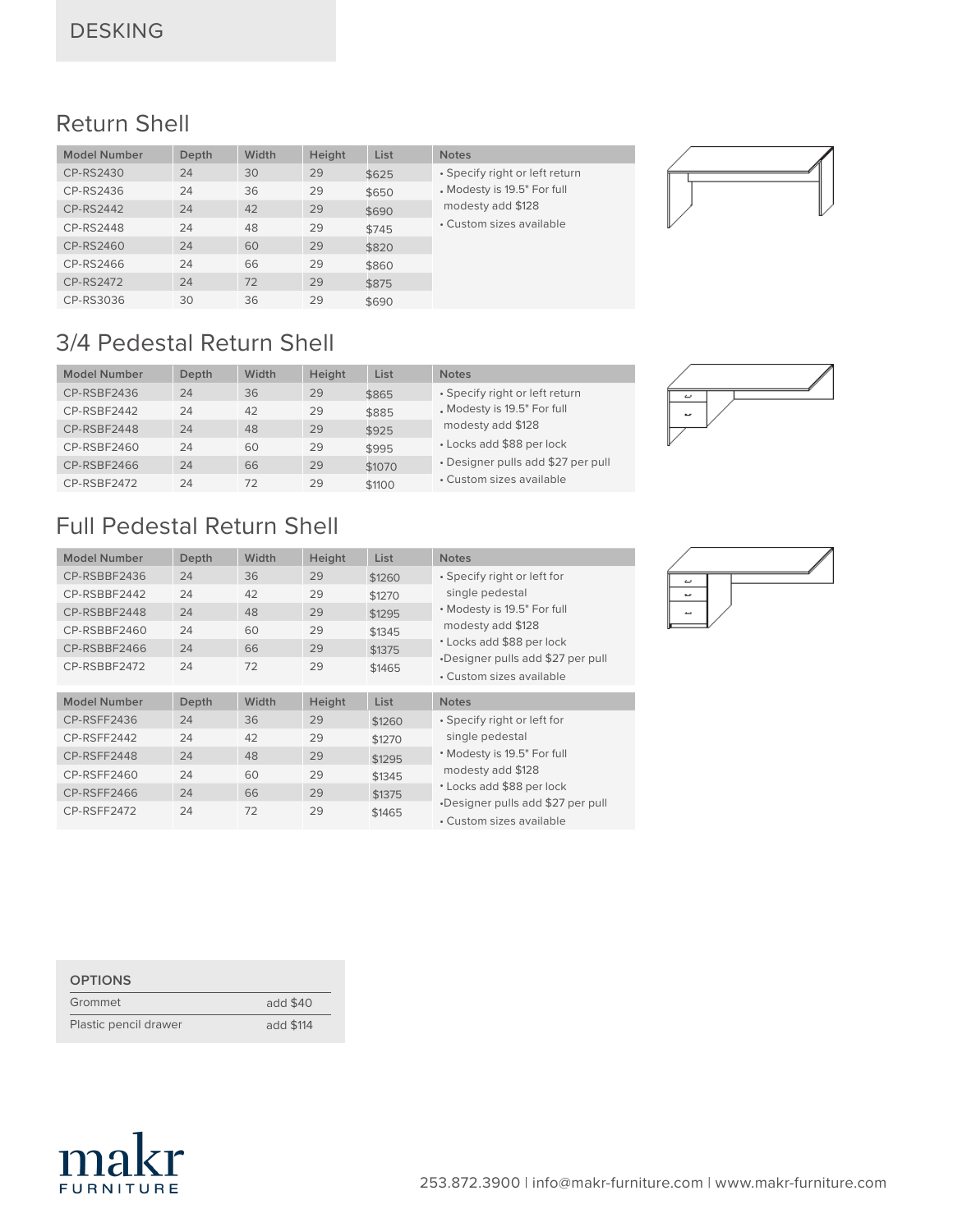#### Bridge Shell

| <b>Model Number</b> | <b>Depth</b> | Width | Height | List  | <b>Notes</b>                |
|---------------------|--------------|-------|--------|-------|-----------------------------|
| CP-BS2430           | 24           | 30    | 29     | \$625 | • Modesty is 19.5" For full |
| CP-BS2436           | 24           | 36    | 29     | \$650 | modesty add \$128           |
| CP-BS2442           | 24           | 42    | 29     | \$690 | • Custom sizes available    |
| CP-BS2448           | 24           | 48    | 29     | \$745 |                             |
| CP-BS2460           | 24           | 60    | 29     | \$820 |                             |
| CP-BS2466           | 24           | 66    | 29     | \$860 |                             |
| CP-BS2472           | 24           | 72    | 29     | \$875 |                             |

#### Peninsula Desk Shell

| <b>Model Number</b> | Depth | Width | Height | List   | <b>Notes</b>                |
|---------------------|-------|-------|--------|--------|-----------------------------|
| CP-PNS3060          | 30    | 60    | 29     | \$955  | • Modesty is 19.5" For full |
| CP-PNS3072          | 30    | 72    | 29     | \$965  | modesty add \$128           |
| <b>CP-PNS3672</b>   | 36    | 72    | 29     | \$1125 | • Black metal support post  |
|                     |       |       |        |        | • Custom sizes available    |



## Inside Curve Desk Shell

| <b>Model Number</b> | Depth | Width | Height | List   | <b>Notes</b>                  |
|---------------------|-------|-------|--------|--------|-------------------------------|
| CP-PCS24-3660-24    | 24/36 | 60    | 29     | \$1270 | • Modesty is 19.5" For full   |
| CP-PCS24-3672-24    | 24/36 | 72    | 29     | \$1305 | modesty add \$128             |
| CP-PCS24-6036-24    | 24/36 | 60    | 29     | \$1270 | • For diagonal front add \$25 |
| CP-PCS24-7236-24    | 24/36 | 72    | 29     | \$1305 | • Custom sizes available      |
| CP-PCS24-4260-30    | 30/42 | 60    | 29     | \$1470 |                               |
| CP-PCS24-4272-30    | 30/42 | 72    | 29     | \$1515 |                               |
| CP-PCS30-6042-24    | 30/42 | 60    | 29     | \$1470 |                               |
| CP-PCS30-7242-24    | 30/42 | 72    | 29     | \$1515 |                               |

#### Computer Corner Desk Shell

| Model Number  | <b>Depth</b> | Width | <b>Height</b> | List   | <b>Notes</b>                |  |
|---------------|--------------|-------|---------------|--------|-----------------------------|--|
| CP-CCS24-36   | 36           | 36    | 29            | \$825  | • Modesty is 19.5" For full |  |
| $CP-CCS24-42$ | 42           | 42    | 29            | \$925  | modesty add \$128           |  |
| CP-CCS30-42   | 42           | 42    | 29            | \$1005 | • Custom sizes available    |  |
| CP-CCS30-48   | 48           | 48    | 29            | \$1025 |                             |  |

| <b>OPTIONS</b>        |           |
|-----------------------|-----------|
| Grommet               | add \$40  |
| Plastic pencil drawer | add \$114 |

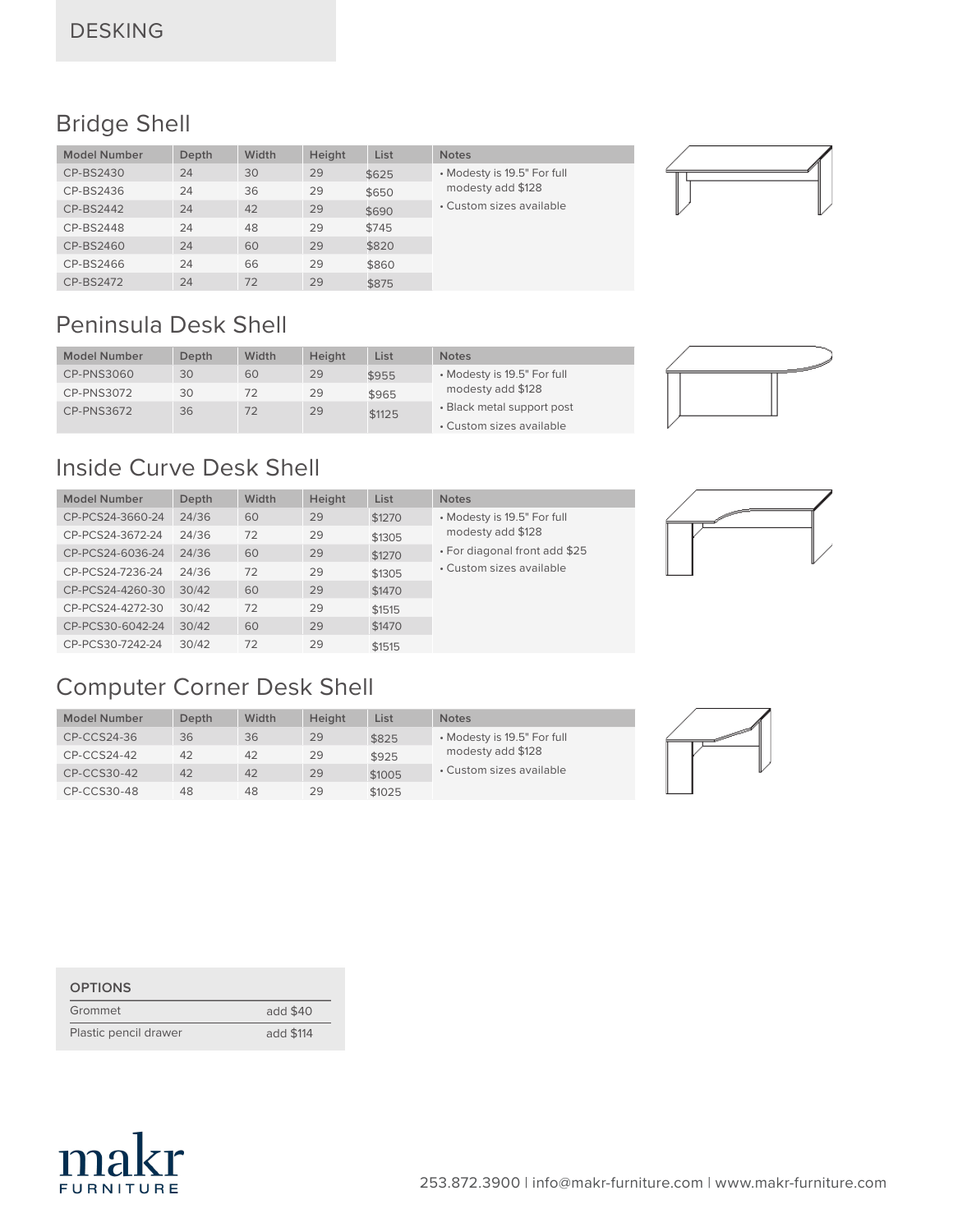#### Desk Top Hutch Open

| <b>Model Number</b> | Depth | Width | Height | List  | <b>Notes</b>                 |
|---------------------|-------|-------|--------|-------|------------------------------|
| CP-DTHO12-4837      |       | 48    | 37     | \$565 | • For full modesty add \$128 |
| CP-DTHO12-6037      |       | 60    | 37     | \$660 | • Custom sizes available     |
| CP-DTHO12-7237      |       |       | 37     | \$750 |                              |



### Desk Top Hutch With Doors

| <b>Model Number</b> | <b>Depth</b> | Width | Height | List   | <b>Notes</b>                                                   |
|---------------------|--------------|-------|--------|--------|----------------------------------------------------------------|
| CP-DTHD15-4837      | 15           | 48    | 37     | \$1120 | • For full modesty add \$128                                   |
| CP-DTHD15-6037      | 15           | 60    | 37     | \$1260 | • Locks add \$88 per lock                                      |
| CP-DTHD15-7237      | 15           | 72    | 37     | \$1400 | • Designer pulls add \$27 per pull<br>• Custom sizes available |
|                     |              |       |        |        |                                                                |



#### **Tackboards**

| <b>Model Number</b>  | Thickness | Width | Height | List  | <b>Notes</b>             |
|----------------------|-----------|-------|--------|-------|--------------------------|
| CP-TACK-36-18        | 13/16     | 36    | 18     | \$255 | • Custom sizes available |
| CP-TACK-48-18        | 13/16     | 48    | 18     | \$335 |                          |
| <b>CP-TACK-60-18</b> | 13/16     | 60    | 18     | \$415 |                          |
| <b>CP-TACK-72-18</b> | 13/16     | 72    | 18     | \$495 |                          |

#### Cylinder Table

| <b>Model Number</b> | <b>Depth</b> | <b>Width</b> | <b>Height</b> | List   | <b>Notes</b>             |  |
|---------------------|--------------|--------------|---------------|--------|--------------------------|--|
| CP-CYL-2424-29      | 24           | 24           | 29            | \$755  | • Custom sizes available |  |
| CP-CYL-3030-29      | 30           | 30           | 29            | \$785  |                          |  |
| CP-CYL-3636-29      | 36           | 36           | 29            | \$890  |                          |  |
| CP-CYL-4848-29      | 48           | 48           | 29            | \$1030 |                          |  |